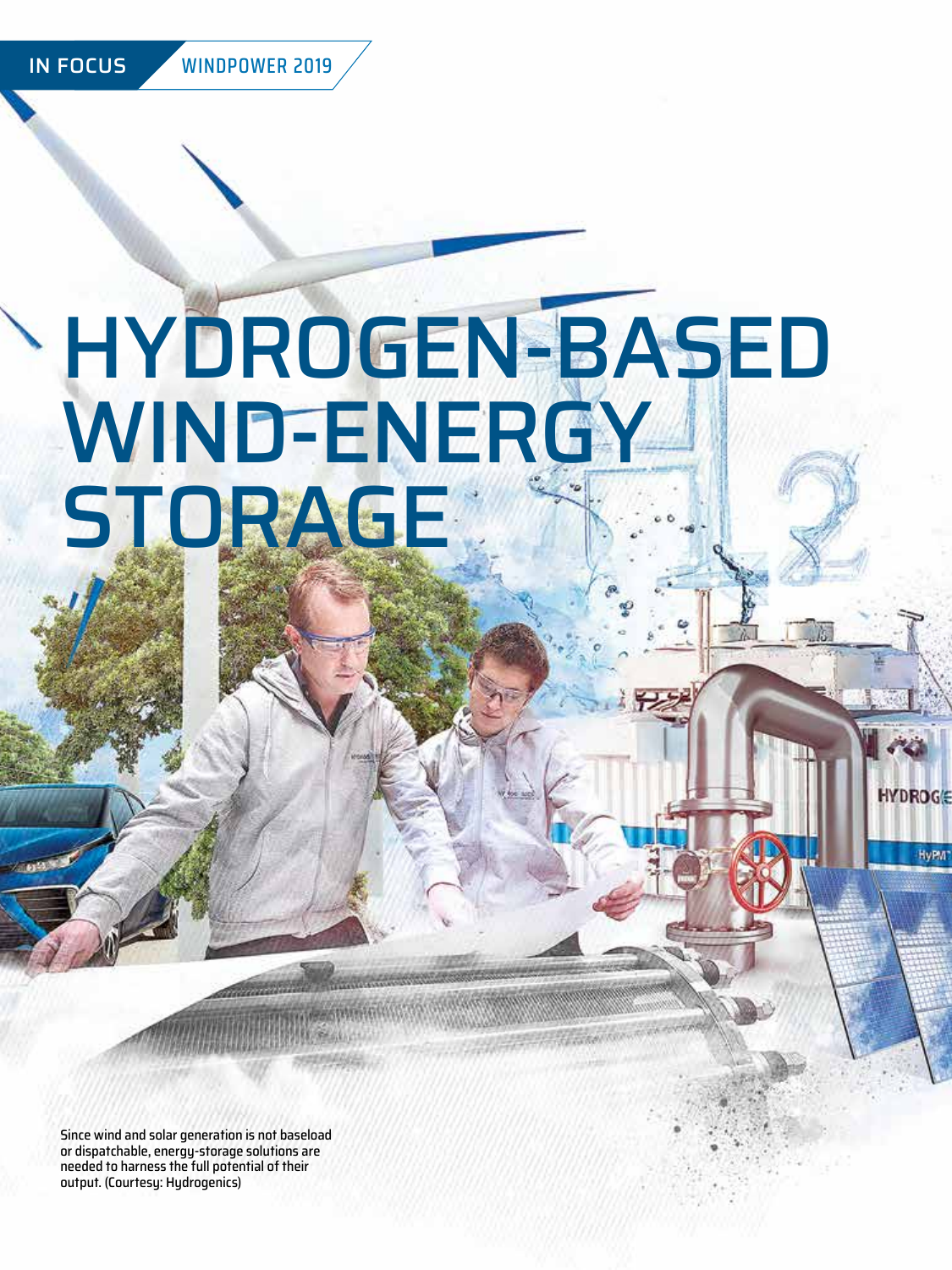*Hydrogen as an energy storage medium provides an alternative pathway that not only helps to integrate renewable power generation, but also enables the decarbonization of the transportation and natural-gas sectors.*

### **By ANGUS BROWN and ROB HARVEY**

enewable wind and solar technologies are bringing<br>power to millions across the world with little-to-no<br>adverse environmental impacts. There are a signifi-<br>cant number of large new offshore wind farms due<br>to come online ove power to millions across the world with little-to-no adverse environmental impacts. There are a significant number of large new offshore wind farms due pacity of all wind turbines installed worldwide by the end of 2018 reached 600 GW, according to preliminary statistics published by WWEA2018.

As the installed capacity of renewables increases and is adapted into more energy infrastructures worldwide, it will impose downward pressure on wholesale energy prices. Since wind and solar generation is not baseload or dispatchable, energy-storage solutions are needed to harness the full potential of their output.

One option is a battery energy storage system that stores energy and returns the stored energy as electrons to the power grid. While this approach can help integrate renewable generation and firm intermittent output, it is limited to the power sector and, of course, once a battery is fully charged, its ability to store more is tapped out. Hydrogen as an energy storage medium provides an alternative pathway that, not only helps to integrate renewable power generation, but also enables the decarbonization of the transportation and natural-gas sectors.

This is accomplished by using an electrolyzer to split water into hydrogen and oxygen, and since an electrolyzer can handle a very dynamic load, it can also be used to provide ancillary power services. There are several ways to

commercialize renewable hydrogen generation into the energy system. Hydrogen can be used as fuel for fuel-cell vehicles such as buses, trains, and cars (power to mobility). It can be directly injected into gas grids (power-to-gas), and it can also be used in industrial applications (power-to-industry) in fuel production, or in the production of green chemicals such as methanol and ammonia.

### HYDROGEN FUELING (POWER TO MOBILITY)

Momentum is building for hydrogen fuel cell electric vehicles with clear 2020 and 2030 targets in national and regional policies across several regions of the world including Europe, China, California, and Japan. The largest potential is for bus, truck, and commuter-train fleets to be powered by hydrogen in the short term. In this scenario, excess or dedicated wind power can be used to generate hydrogen with an electrolyzer to be used as fuel for hydrogen fuel cell electric vehicles (FCEV). A FCEV is an electric vehicle in which a fuel cell is used to keep a small battery at an optimal rate of charge. The drivetrain of a FCEV is the same as a battery electric vehicle. A FCEV provides zero emission transport with the same performance in terms of range, payload and refueling time as a conventional vehicle. Since fuel cells are able to deploy energy in very dense packages, they are also quite suited to moving heavy duty vehicles.

A case in point: Alstom has developed a fuel cell electric version of its Coradia LINT passenger train, and it is now in public service in Germany. The Coradia LINT provides the same performance and operational capabilities as its conventional diesel version. Several bus manufacturers and integrators in China, Europe, and North America have rolled out fuel-cell electric buses. California has supported the build-out of a critical-mass network of hydrogen-fueling stations in southern California for fuel-cell electric automobiles, and there are now more than 6,500 FCEVs on the road. The potential future demand for renewable hydrogen fuel as the FCEV market grows is enormous.

Vehicle refueling is among the fastest-growing uses for hydrogen with a growing preference for green hydrogen due to policy mandates. There are more than 300 refueling sta-



Renewable hydrogen by electrolysis. (Courtesy: Hydrogenics)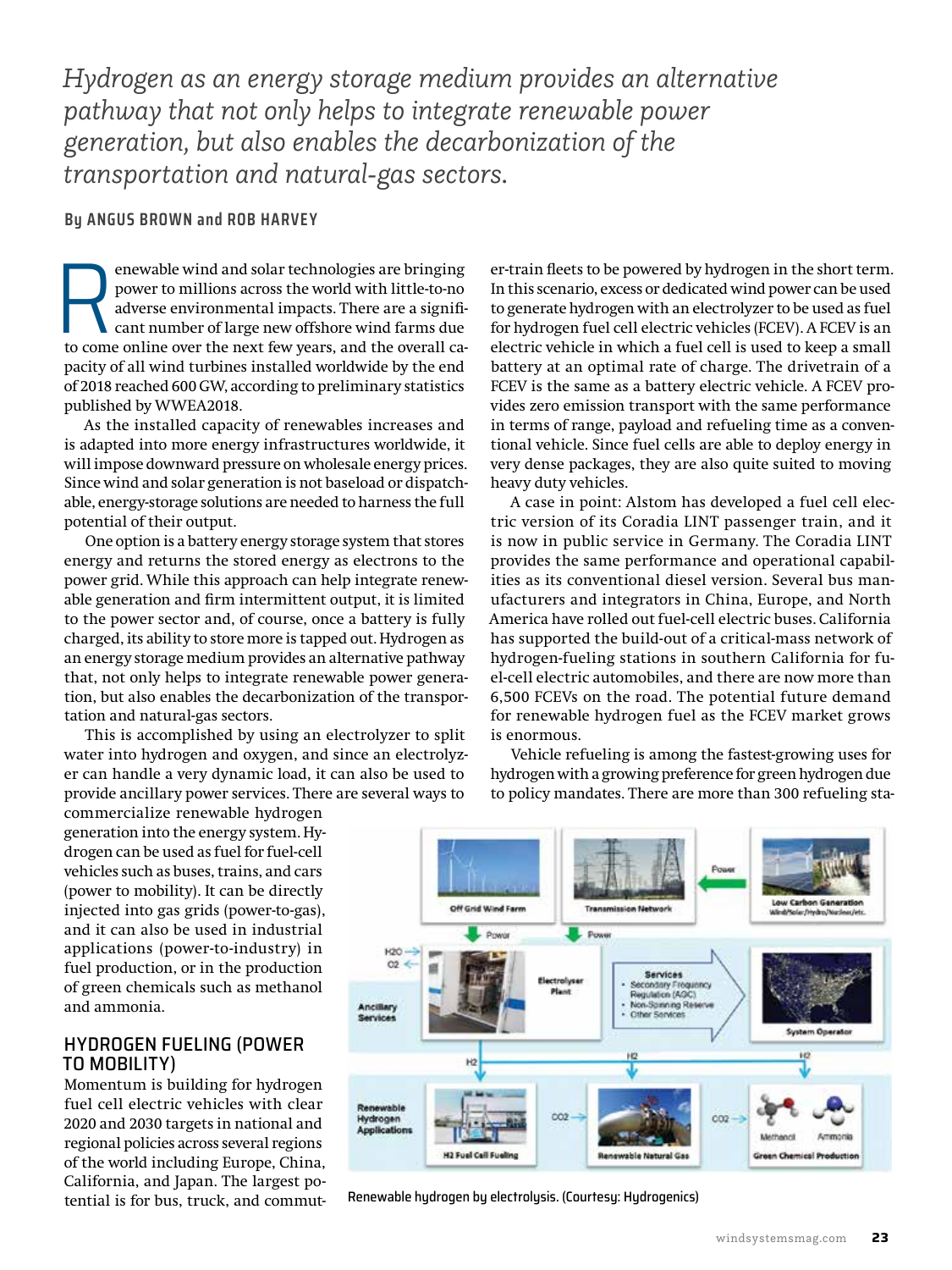tions in operation today, with at least 100 stations expected to be added annually through 2025.

# RENEWABLE NATURAL GAS (POWER-TO-GAS)

By adding hydrogen to the natural gas grid, energy storage is expanding to the TWh range. There are two techniques for this: direct injection into the natural gas grid and conversion of hydrogen into synthetic methane (methanation). In direct injection, pure hydrogen enters the gas grid typically at up to 1- to 10-percent concentration (depending on the applicable regulation).

Even with a 2-percent limitation, the potential storage capacity of natural-gas grids is immense. Methanation overcomes direct injection's limitations, producing methane that is fully compatible with natural gas and that can be added directly to the gas grid without limitations.

Power-to-gas energy storage may be one of the more cost-effective ways to reach the targets for climate protection in the long term by using existing infrastructure for large scale conversion of renewable energy. Moving and storing renewable hydrogen and methane in gas pipelines reduces the cost of switching to renewable energy as well as the need for new infrastructure. Many gas networks have storage caverns and/or infrastructure whose capacity could be used to store the hydrogen. This hydrogen can be later used to run gas-fired electric generation power plants during periods of low wind and solar output using the existing gas infrastructure.

### POWER TO INDUSTRY

Hydrogen is also used by refineries, power plants, and many industrial processes including steel and metal processing, glass, oil and fat hydrogenation, and electronics manufacturing. In this scenario, excess wind energy can be used to generate hydrogen that can be commoditized for use in the production of products or the refinement of fuel. Today, more than 43 percent of global hydrogen production is used in refineries to produce and remove sulphur from fossil fuels. But the hydrogen is usually produced from the reforming of natural gas which generates around 10 metric tons of CO2 for each metric ton of H2.

The concept replaces this hydrogen with hydrogen that is generated from renewables like wind, considerably reducing the carbon footprint of the conventional refineries. In this situation, wind energy can be used to replace traditional fossil fuel as well as reduce the carbon output of existing fossil fuel-based energy.

There is growing interest in the production of green chemicals such as methanol and ammonia using renewable hydrogen instead of natural gas as a feedstock. For methanol production, renewable hydrogen is combined with carbon dioxide captured from industrial processes or the atmosphere. For ammonia production, renewable hydrogen is combined with nitrogen.<br>Hydrogenics' Electrolyzer. (Courtesy: Hydrogenics)



Vehicle refueling is among the fastest-growing uses for hydrogen with a growing preference for green hydrogen due to policy mandates. (Courtesy: Hydrogenics)

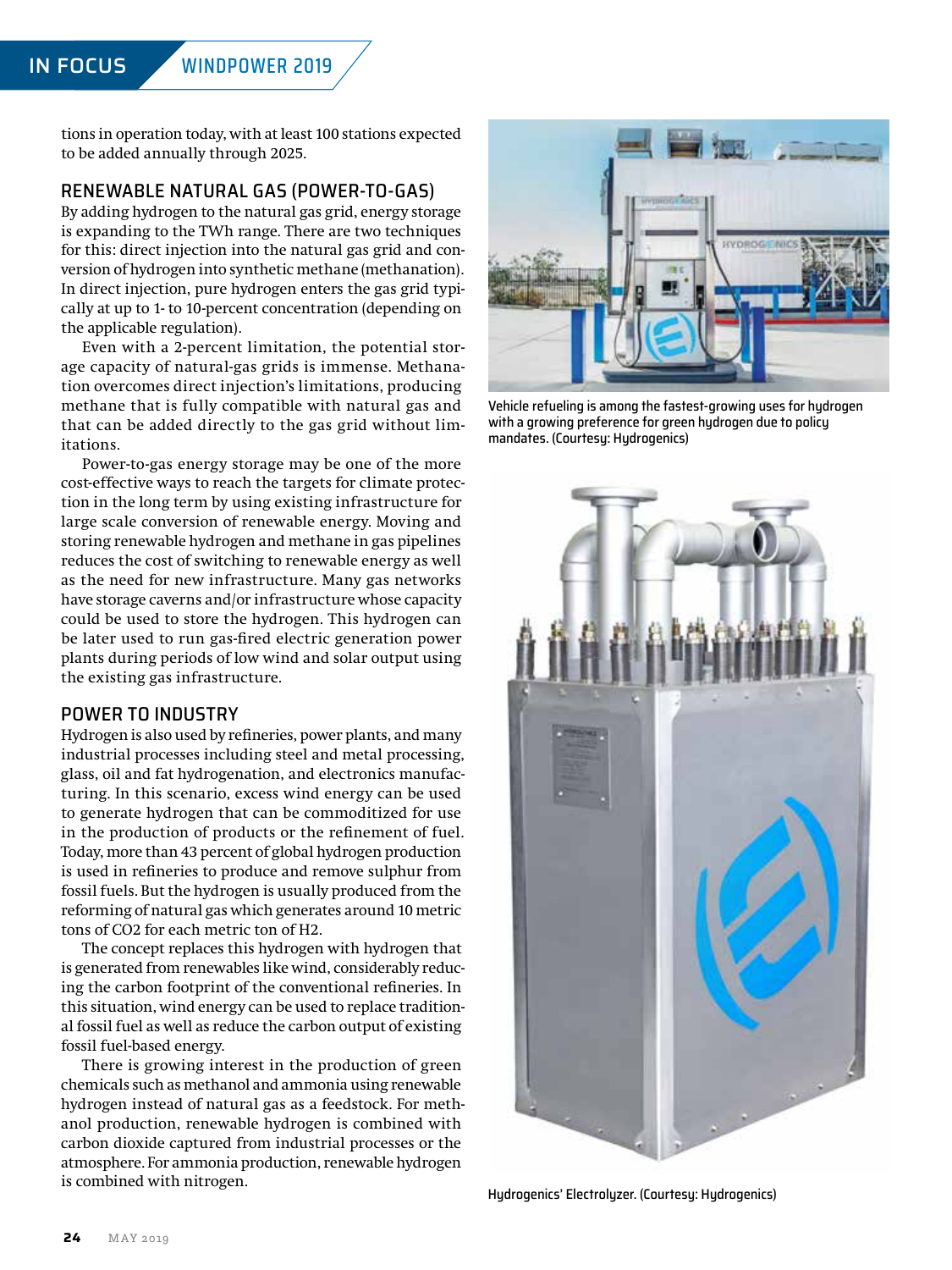### ANCILLARY SERVICES

An electrolyzer can operate as a fast-responding, dynamic load whose power consumption can be changed rapidly over its operating range in response to a signal from an independent system operator (ISO). This enables it to provide a frequency regulation service that helps the ISO correct for short-term variations in the frequency of the power system resulting from changes in the balance of electricity supply and demand. The regulation signal is typically adjusted every two seconds. The load of an electrolyzer also can be used to modulate the output of an off-grid wind farm by absorbing excess power as required.

Other ancillary services including frequency response and operating reserve can be provided by an electrolysis system. Operating (non-spinning) reserve is stand-by power or demand reduction that can be called on with short notice to deal with an unexpected curtailment of a generator. An electrolyzer can provide this service by operating at full capacity producing hydrogen and within 10 minutes' notification, it drops its load to its minimum operating point for one hour as a dispatchable load.

The core function of renewable hydrogen electrolysis is producing hydrogen for a specific application, either hydrogen fueling, renewable natural gas, green chemicals, and industrial applications. Ancillary services are an incremental service and revenue stream and is tailored to the hydrogen

demand for the application. It is possible to allocate a portion of the operating capacity of the electrolyzer plant for ancillary services.

More than 35 renewable hydrogen demonstration projects have been built in Europe across all of the applications — hydrogen fueling, renewable natural gas (direct injection and methanation) and industrial hydrogen supply) — and a few projects have demonstrated ancillary services as well. The first multi-MW facility in North America, a joint venture between Hydrogenics and Enbridge Gas Distribution, is under contract with the ISO in Ontario to provide regulation services.

## **ELECTROLYZERS**

The heart of renewable hydrogen electrolysis is the electrolyzer. Electrolyzers are connected to the grid or off-grid source of power and typically the municipal water supply. Other key components are rectified to provide DC power input and a water treatment facility to produce deionized water. Hydrogen and oxygen are liberated by splitting water molecules. Electrolysis for industrial hydrogen applications has been used for decades and deployed onsite to meet the hydrogen demand, typically on a scale of 5 to 30 kilograms of hydrogen per hour. The scale and potential market size for renewable hydrogen is significantly larger. For example, a 10-MW electrolyzer plant would produce enough hydrogen